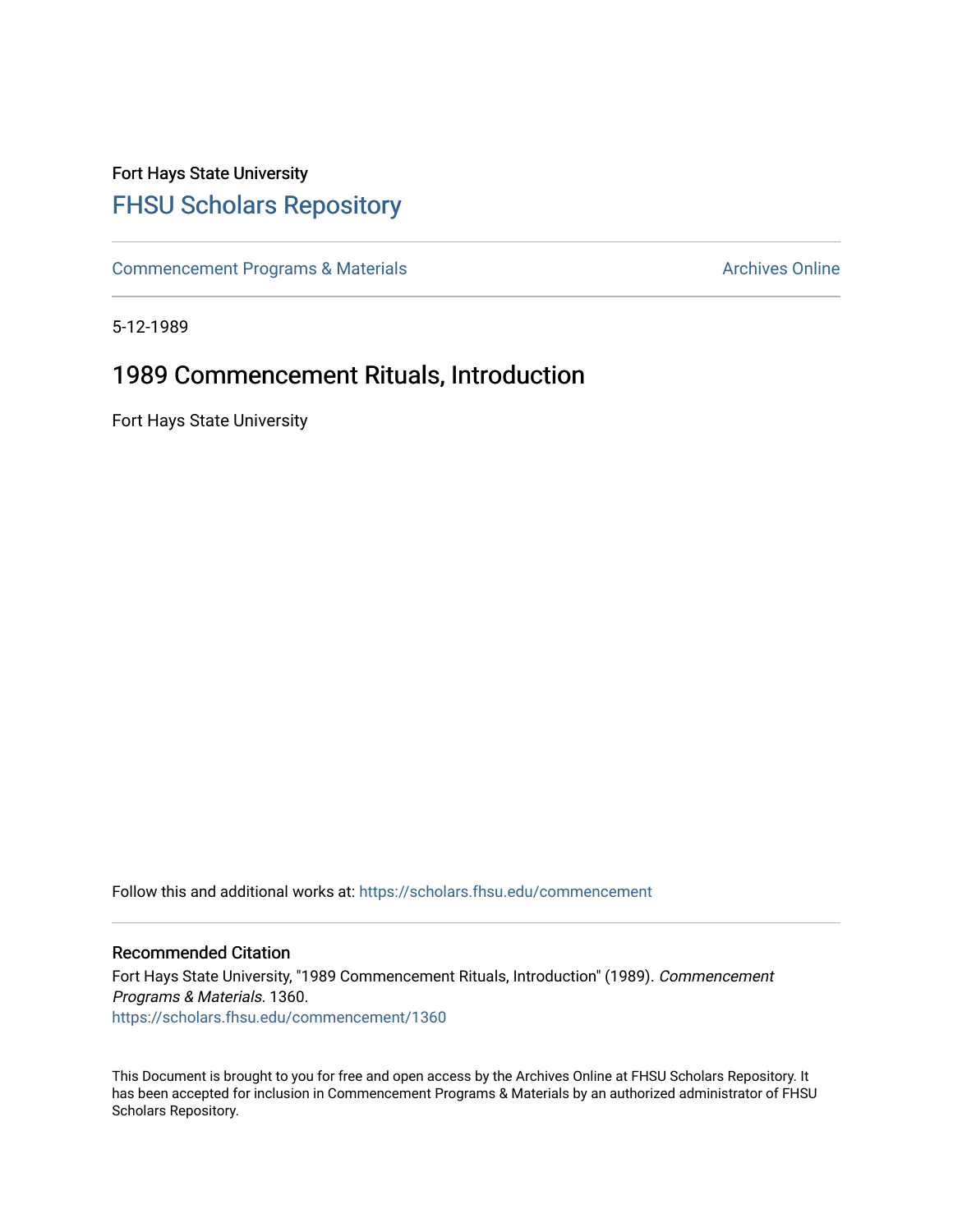## INTRODUCTION FOR COMMENCEMENT

TWO YEARS AGO, DR. EDWARD H. HAMMOND BECAME THE EIGHTH PRESIDENT OF FORT HAYS STATE UNIVERSITY. HE BROUGHT WITH HIM A DYNAMIC LEADERSHIP STYLE AND A BACKGROUND IN HIGHER EDUCATION OF WHICH ANY PRESIDENT WOULD BE PROUD.

HE HOLDS BACHELORS AND MASTERS DEGREES FROM OUR SISTER INSTITUTION, EMPORIA STATE UNIVERSITY, AND A PH.D. FROM THE UNIVERSITY OF MISSOURI. WHILE IN COLUMBIA, HE ALSO TOOK COURSES IN THEIR LAW SCHOOL.

PRIOR TO ASSUMING THE PRESIDENCY HERE, DR. HAMMOND WAS VICE PRESIDENT FOR STUDENT AFFAIRS AND AN ASSOCIATE PROFESSOR OF EDUCATION AT THE UNIVERSITY OF LOUISVILLE. BEFORE THAT, HE HELD ADMINISTRATIVE POSTS AT SETON HALL UNIVERSITY, SOUTHERN ILLINOIS UNIVERSITY AND PURDUE UNIVERSITY.

DR. HAMMOND HAS PUBLISHED WIDELY AND IS IN DEMAND NATIONALLY AS A SPEAKER AND CONSULTANT IN THE AREAS OF STAFF AND INSTITUTIONAL LIABILITY AS WELL AS DRUG EDUCATION ISSUES. DR. HAMMOND IS CURRENTLY CHAIRMAN OF THE CORPORATE BOARDS OF BACCHUS OF THE UNITED STATES AND THE NATIONAL ORGANIZATION OF STUDENT ASSISTANCE PROGRAMS AND PROFESSIONALS. HE ALSO IS THE CHAIRMAN FOR NATIONAL COLLEGIATE ALCOHOL AWARENESS WEEK.

AS YOU CAN SEE, HIS LEADERSHIP SKILLS ARE NOT ONLY RECOGNIZED ON OUR CAMPUS AND IN OUR STATE BUT NATIONALLY AS WELL. DR. HAMMOND'S FAMILY INCLUDES HIS WIFE VIVIAN, DAUGHTERS KELLY AND JULIE AND A SON LANCE.

"IT IS AN HONOR FOR ME TO PRESENT THE PRESIDENT OF FORT HAYS STATE UNIVERSITY, DR. EDWARD H. HAMMOND."